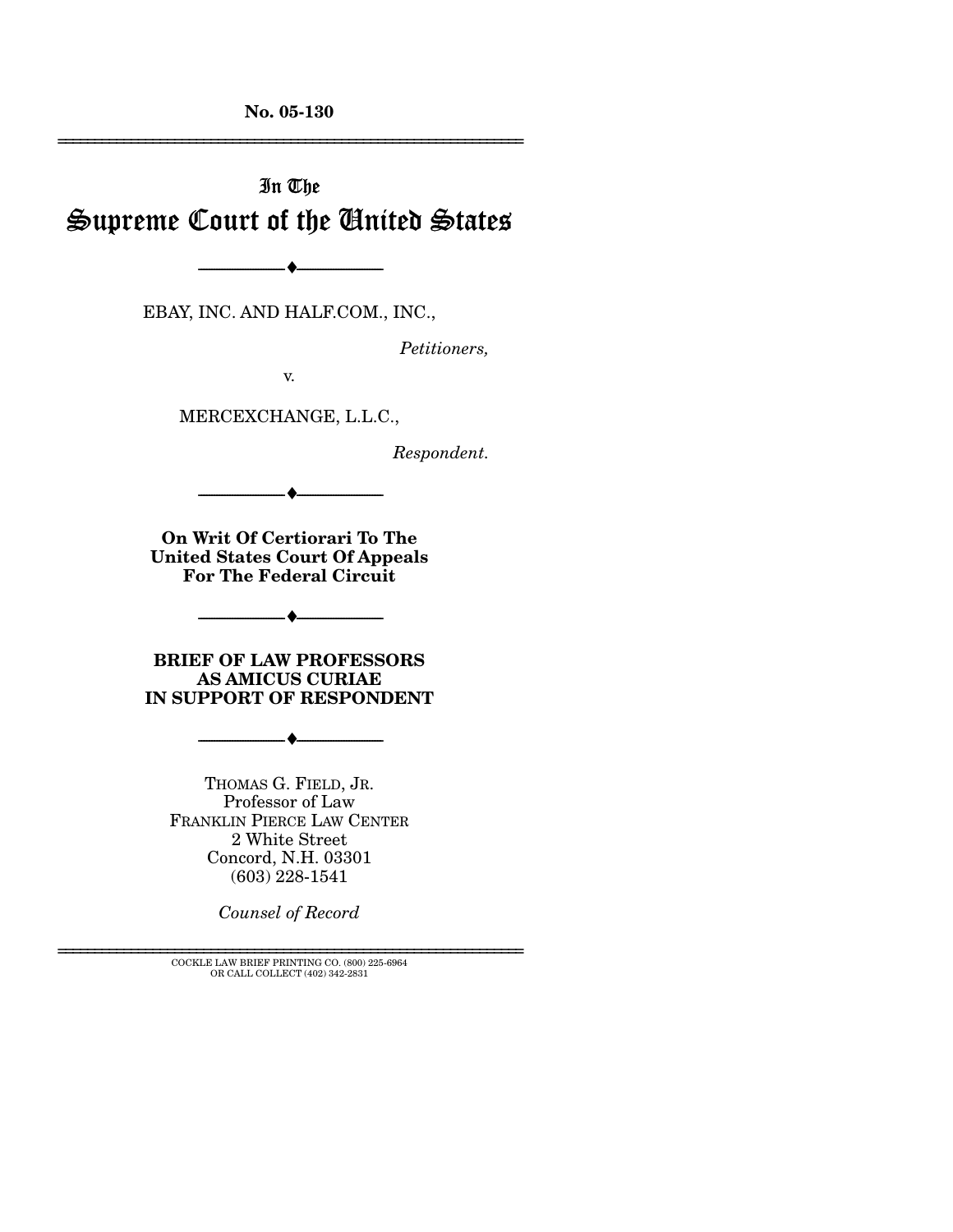WILLIAM O. HENNESSEY Professor of Law FRANKLIN PIERCE LAW CENTER 2 White Street Concord, N.H. 03301 (603) 228-1541

CRAIG S. JEPSON Professor of Law FRANKLIN PIERCE LAW CENTER 2 White Street Concord, N.H. 03301 (603) 228-1541

KARL F. JORDA Professor of Law FRANKLIN PIERCE LAW CENTER 2 White Street Concord, N.H. 03301 (603) 228-1541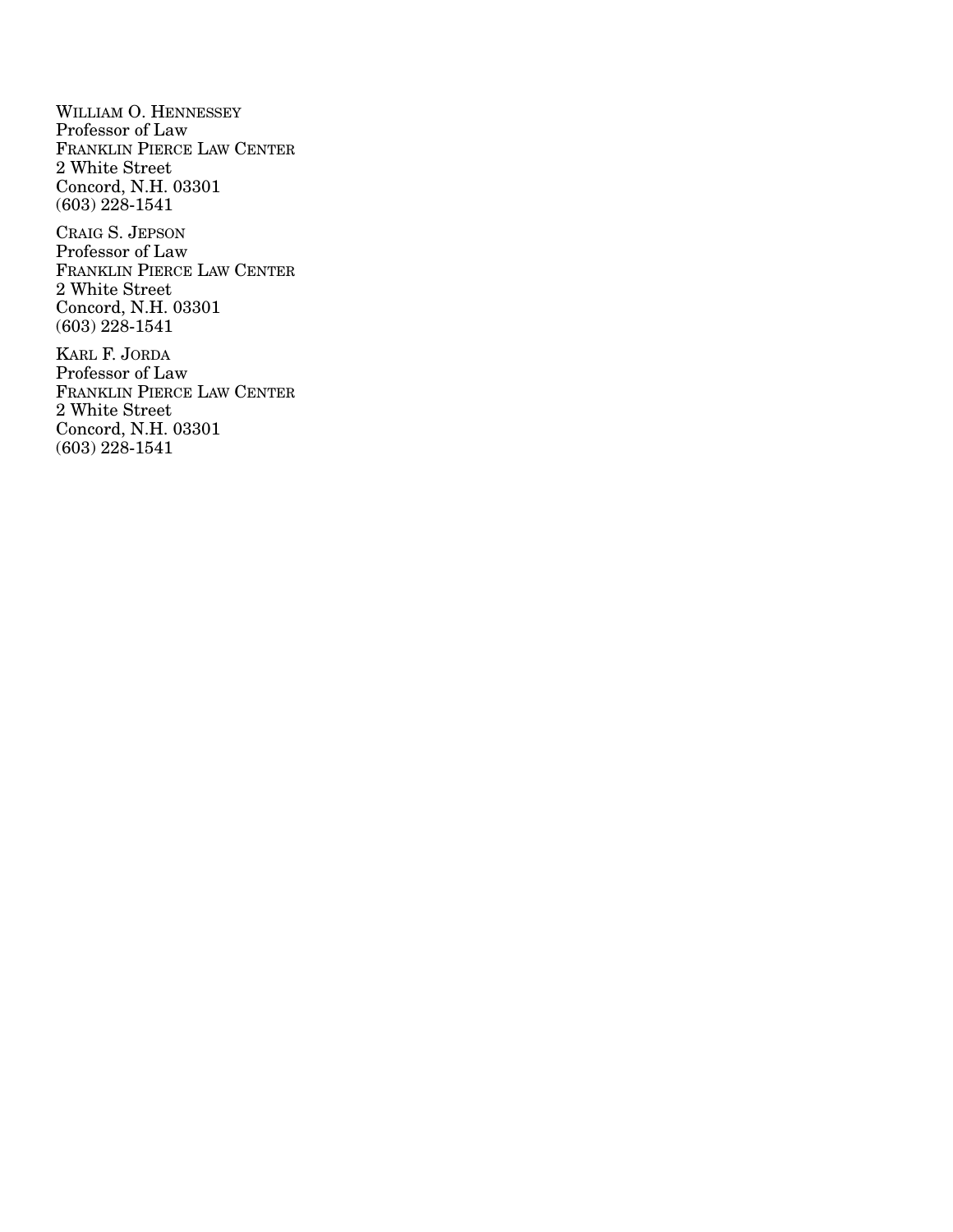# TABLE OF CONTENTS

# Page

| 1<br>$\mathbf{1}$<br>$\overline{2}$<br>$\overline{2}$<br>$\overline{2}$<br>3 |
|------------------------------------------------------------------------------|
|                                                                              |
|                                                                              |
|                                                                              |
|                                                                              |
|                                                                              |
|                                                                              |
| 5                                                                            |
| 5                                                                            |
| 7                                                                            |
| 8                                                                            |
| 9                                                                            |
|                                                                              |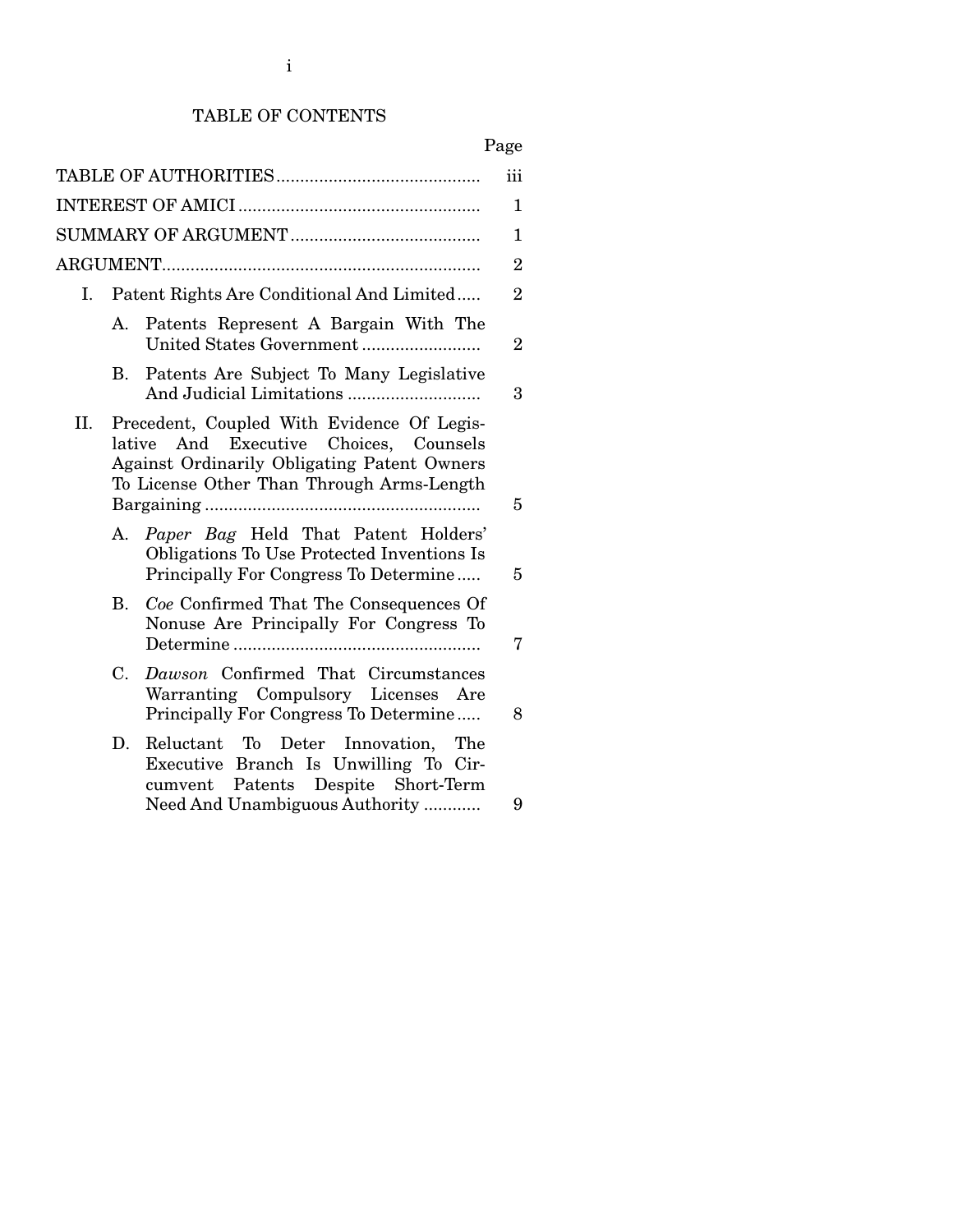# TABLE OF CONTENTS – Continued

# Page

|  | III. The Decision Below Properly Rejected The<br>District Court's Reasons For Denying Equi- |    |
|--|---------------------------------------------------------------------------------------------|----|
|  |                                                                                             | 11 |
|  | A. The District Court Did Not Apply Proper                                                  |    |
|  |                                                                                             | 11 |
|  | B. The Decision Below Applied The Correct<br>Standard Of Review For Injunctions             |    |
|  | Despite Failure To Recite It Explicitly                                                     | 13 |
|  |                                                                                             | 14 |

# ii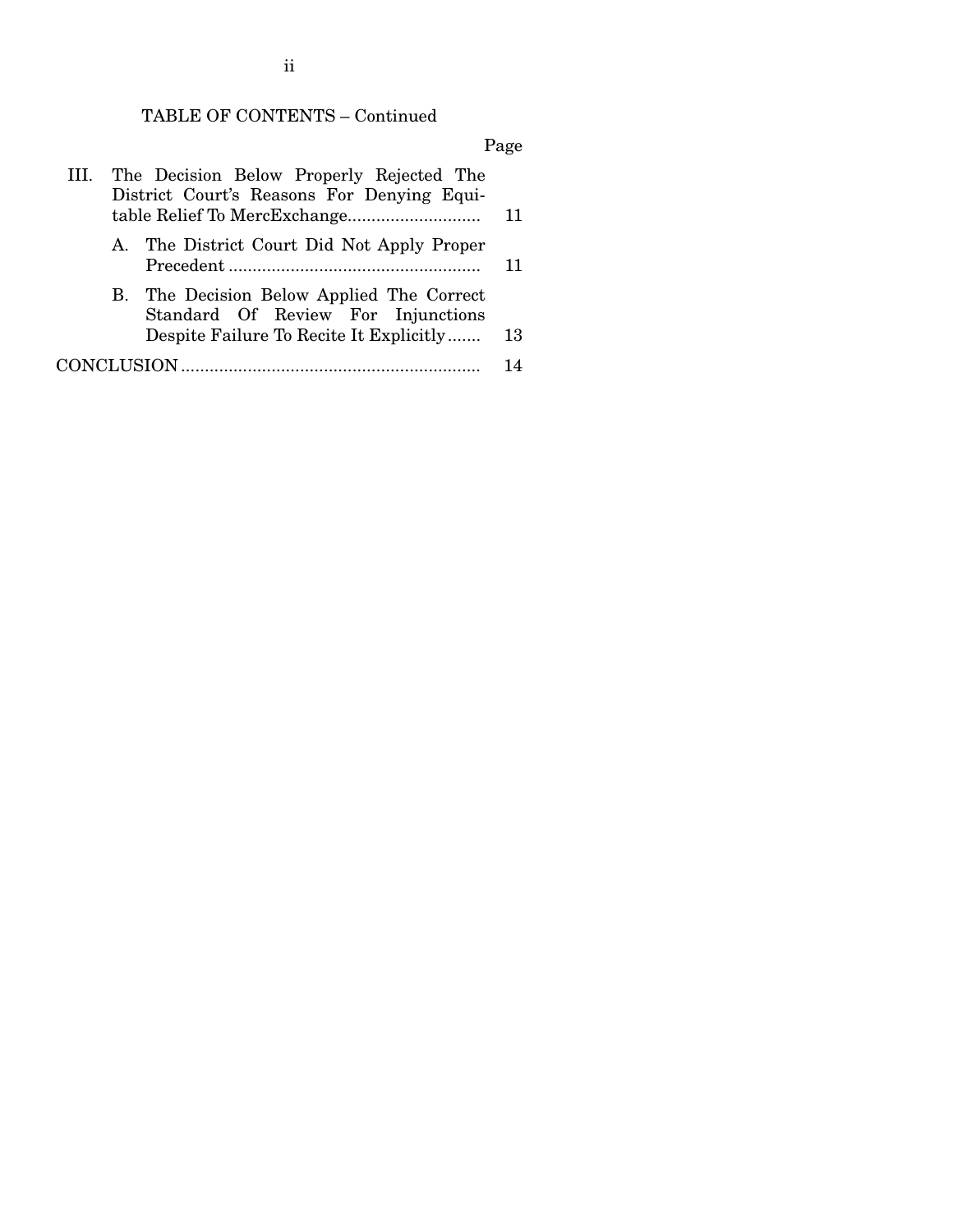# TABLE OF AUTHORITIES

# Page

## CASES

| Boomer v. Atlantic Cement Co., 26 N.Y.2d 219<br>. 4<br>$(1970)$                                                                                                                 |  |
|---------------------------------------------------------------------------------------------------------------------------------------------------------------------------------|--|
| Bonito Boats, Inc. v. Thunder Craft Boats, Inc., 489                                                                                                                            |  |
| $\label{thm:2} Brulotte \; v. \; \emph{Thys Co.}, \; 379 \; U.S. \; 29 \; (1964) \dots \dots \dots \dots \dots \dots \dots \dots \, 4$                                          |  |
| Citizens to Preserve Overton Park, Inc. v. Volpe, 401                                                                                                                           |  |
| City of Milwaukee v. Activated Sludge, Inc., 69 F.2d                                                                                                                            |  |
| College Savings Bank v. Florida Prepaid Educ.<br>$\emph{Expense Bd.},\, 527\; \emph{U.S.}\; 627\; (1999) \dots \dots \dots \dots \dots \dots \dots \dots \dots \dots \dots \,4$ |  |
| Continental Paper Bag Co. v. Eastern Paper Bag                                                                                                                                  |  |
| Dawson Chem. Co. v. Rohm and Haas Co., 448 U.S.                                                                                                                                 |  |
| Festo Corp. v. Shoketsu Kinzoku Kogyo Kabushiki                                                                                                                                 |  |
| Foster v. Am. Mach. & Foundry Co., 492 F.2d 1317                                                                                                                                |  |
| Fromson v. Western Litho Plate and Supply Co., 853                                                                                                                              |  |
| Fuji Photo Film Co., Ltd. v. Jazz Photo Corp., 394                                                                                                                              |  |
| High Tech Med. Instrumentation, Inc. v. New Image<br>Indus., Inc., 49 F.3d 1551 (Fed. Cir. 1995) 13, 14                                                                         |  |
| Hybritech, Inc. v. Abbott Lab., 849 F.2d 1446 (Fed.                                                                                                                             |  |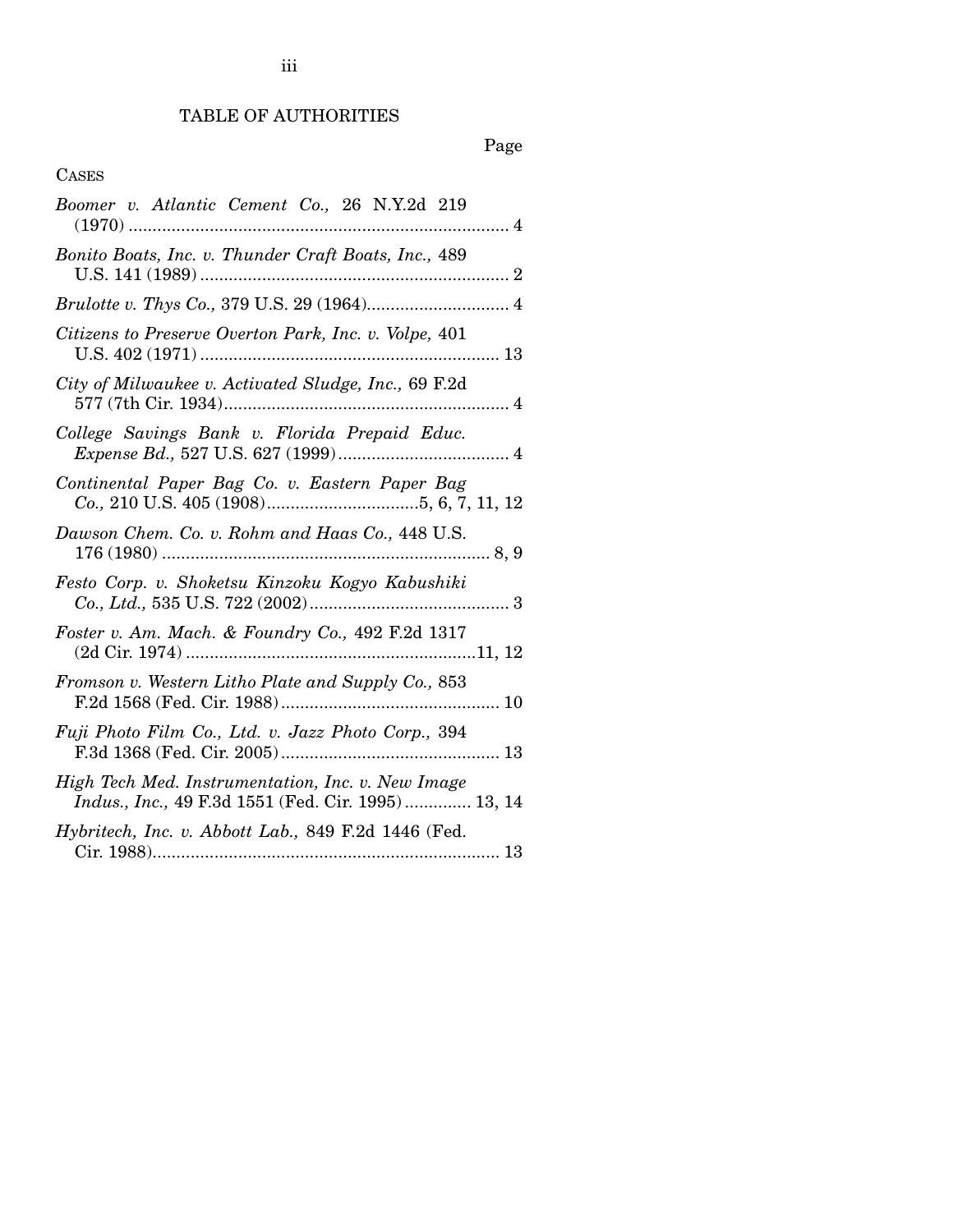iv

# TABLE OF AUTHORITIES – Continued

|                                                                                                 | Page |
|-------------------------------------------------------------------------------------------------|------|
| Jazz Photo Corp. v. Int'l Trade Comm'n, 264 F.3d                                                |      |
| Jazz Photo Corp. v. United States, 353 F.Supp.2d                                                |      |
| Kelo v. City of New London, Connecticut, 125 S.Ct.                                              |      |
| McPherson's Ltd. v. Never Dull, Inc., 960 F.2d 156<br>(Table), 1992 WL 52140 (Fed. Cir. 1992) 3 |      |
| MercExchange, L.L.C. v. eBay Inc., 275 F.Supp.2d                                                |      |
| Morton Salt Co. v. G. S. Suppiger Co., 314 U.S. 488                                             |      |
|                                                                                                 |      |
|                                                                                                 |      |
| United States v. Am. Bell Teleph. Co., 167 U.S. 249                                             |      |
| United States v. Glaxo Group Ltd., 410 U.S. 52                                                  |      |
| Vitamin Technologists, Inc. v. Wis. Alumni Research<br>Found., 146 F.2d 941 (9th Cir. 1945) 4   |      |
|                                                                                                 |      |
| <b>STATUTES AND RULES</b>                                                                       |      |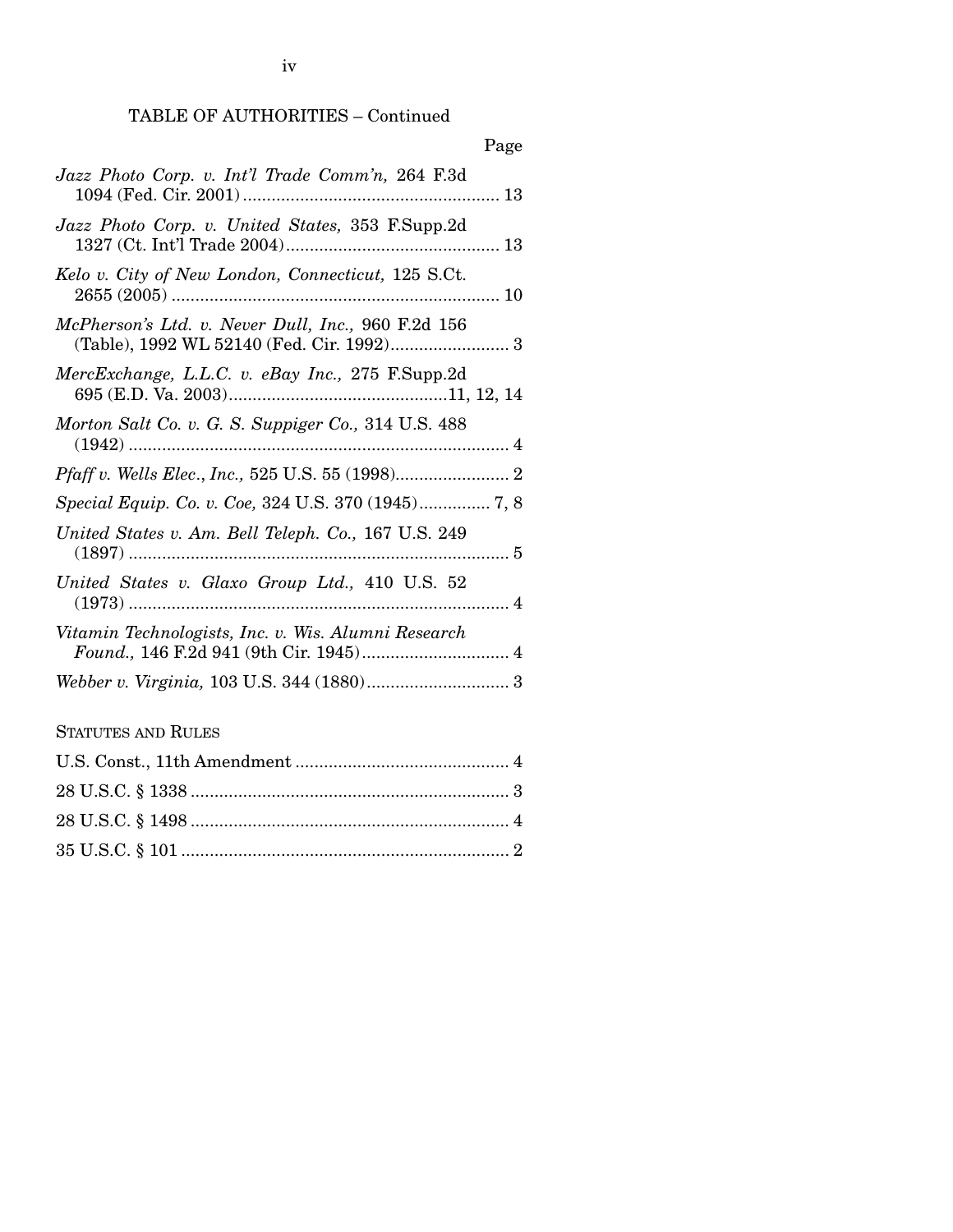# TABLE OF AUTHORITIES – Continued

| Page |
|------|
|      |
|      |
|      |
|      |
|      |
|      |
|      |
|      |
|      |
|      |
|      |

# OTHER MATERIALS

| Federal Trade Commission, To Promote Innovation:<br>The Proper Balance of Competition and Patent                                                                                                              |  |
|---------------------------------------------------------------------------------------------------------------------------------------------------------------------------------------------------------------|--|
| House Democrats Press for Compulsory Licensing<br>Authority, FDA Week, Nov. 11, 2005, 2005 WLNR                                                                                                               |  |
| Douglas Laycock, Modern American Remedies, 445                                                                                                                                                                |  |
| Erika Mullenbach, The Influence of Disease on the<br>Evolution of U.S. Patent Law and Policy Towards<br>Foreign Patent Laws in the Late Twentieth to<br><i>Early Twenty-First Century</i> , 7 Tul. J. Tech. & |  |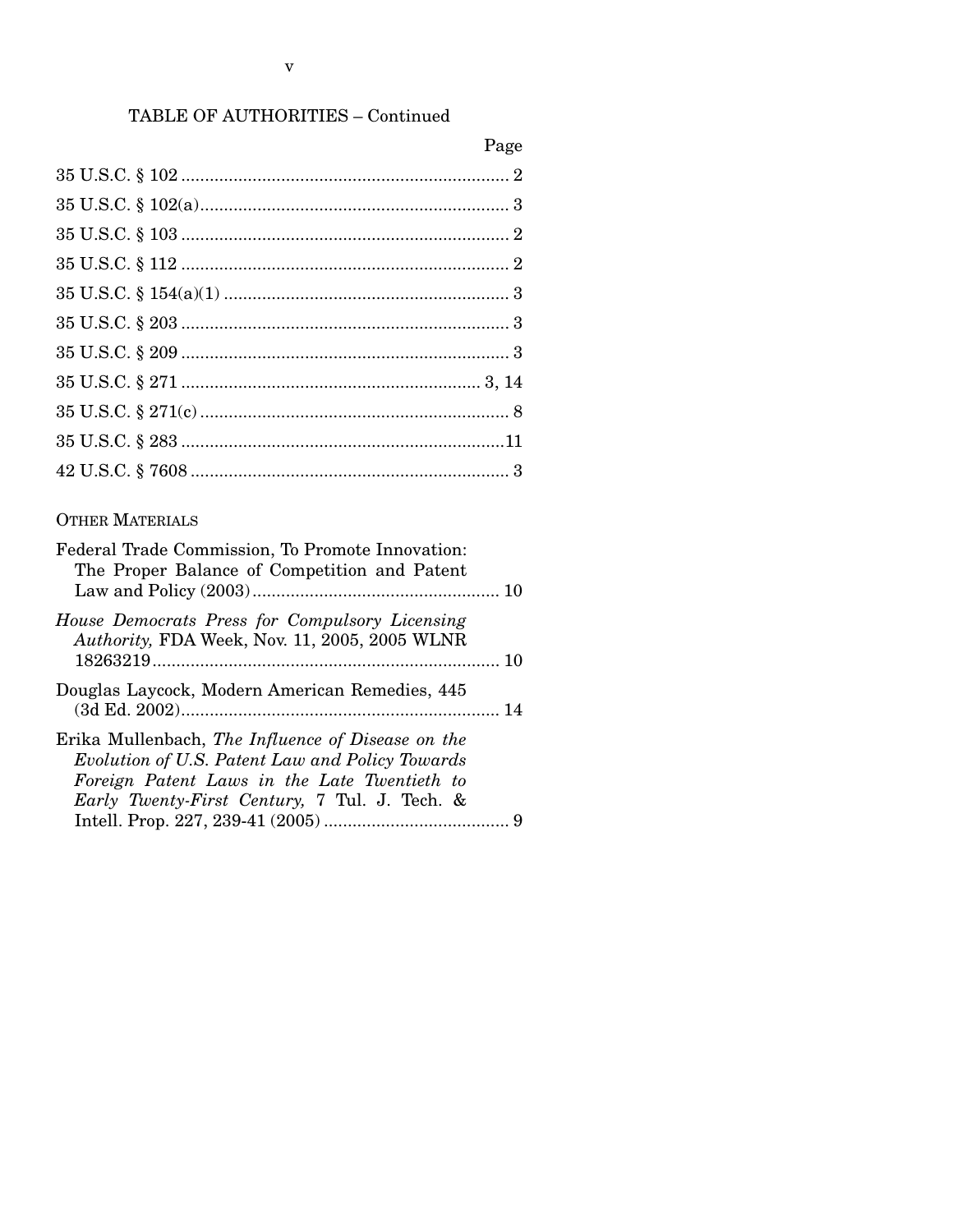### **INTEREST OF AMICI**

 Amici's sole interest in this case is the proper development and application of patent law to promote innovation and competition.<sup>1</sup> Amici teach and write about patent law; all also have patent law experience. This brief is submitted to provide the Court with scholarly assistance informed by experience.



#### **SUMMARY OF ARGUMENT**

 Inventors lacking assurance of a market, or even the right to practice patented inventions, face considerable risk. Those who qualify for patents, in return for disclosure, receive only the assistance of the courts in excluding others from economic exploitation of their inventions. Already subject to many legislative and judicial limitations, patents should not be further subject to the functional equivalent of private inverse condemnation without congressional action.

 Precedents of this Court hold that patentees forfeit no rights for nonuse as such and that private parties are not ordinarily free to practice protected inventions upon payment of a judicially-determined royalty. Indeed, in rare instances where Congress authorizes public taking, the executive branch hesitates for fear of deterring socially and economically important innovation.

 $\frac{1}{2}$  Pursuant to Sup. Ct. R. 37.6, the amici represent that they have authored this brief in whole; no person or entity other than Franklin Pierce Law Center has made any monetary contribution to its preparation or submission. On December 10, 2005, counsel for the respective parties consented by email to the filing of this brief.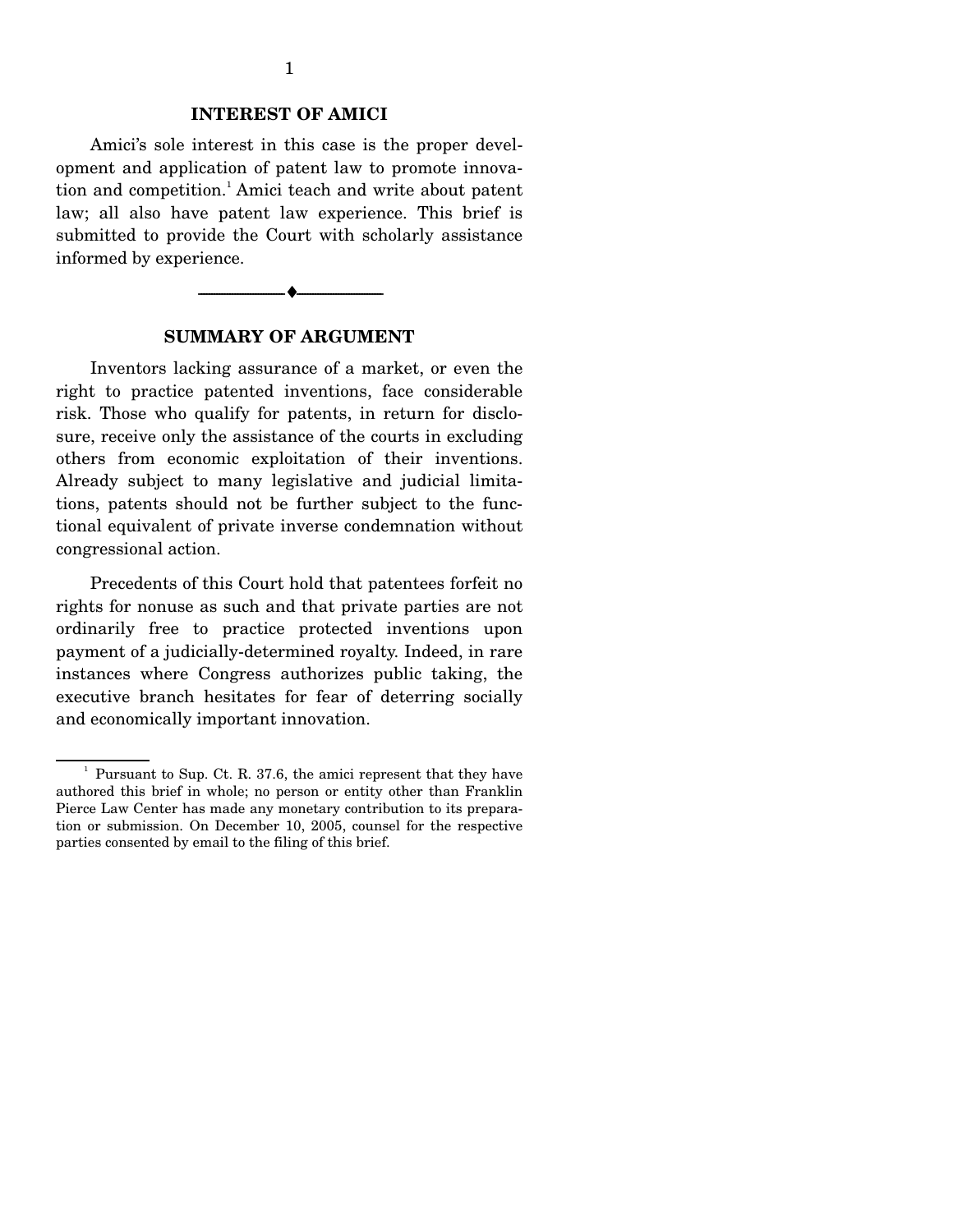The trial court accepted arguments analogous, given the apparent economic disparity between the parties, to ones Goliath might have made in asking that David be disarmed. It failed to cite the most relevant precedent when refusing an injunction to a party actively seeking to exploit its patents. Nor did the trial court identify a public interest that might, despite precedent, warrant such refusal.

 An appellate court does not overreach in reversing decisions unsupported by facts, law or sound reasons. Failure to recite that proposition does not warrant reversal of the decision below.

#### **ARGUMENT**

--------------------------------- ♦ ---------------------------------

#### **I. Patent Rights Are Conditional And Limited.**

### **A. Patents Represent A Bargain With The United States Government.**

To obtain patents, applicants must satisfy the U.S. Patent and Trademark Office (PTO) that inventions for which protection is sought are useful, novel and nonobvious. 35 U.S.C.A. §§ 101, 102 (2001) and 103 (Supp. 2005). Applicants must also disclose the best mode of practicing their inventions so that others may practice them upon expiration of their patents. 35 U.S.C.A. § 112 (2001).

 Utility, novelty and nonobviousness are conditions for patent grants, but disclosure is the applicants' quid pro quo for a "carefully crafted bargain." *Bonito Boats, Inc. v. Thunder Craft Boats, Inc.*, 489 U.S. 141, 150-51 (1989); *Pfaff v. Wells Electronics, Inc.,* 525 U.S. 55, 63 (1998). In return, owners are normally entitled to the aid of federal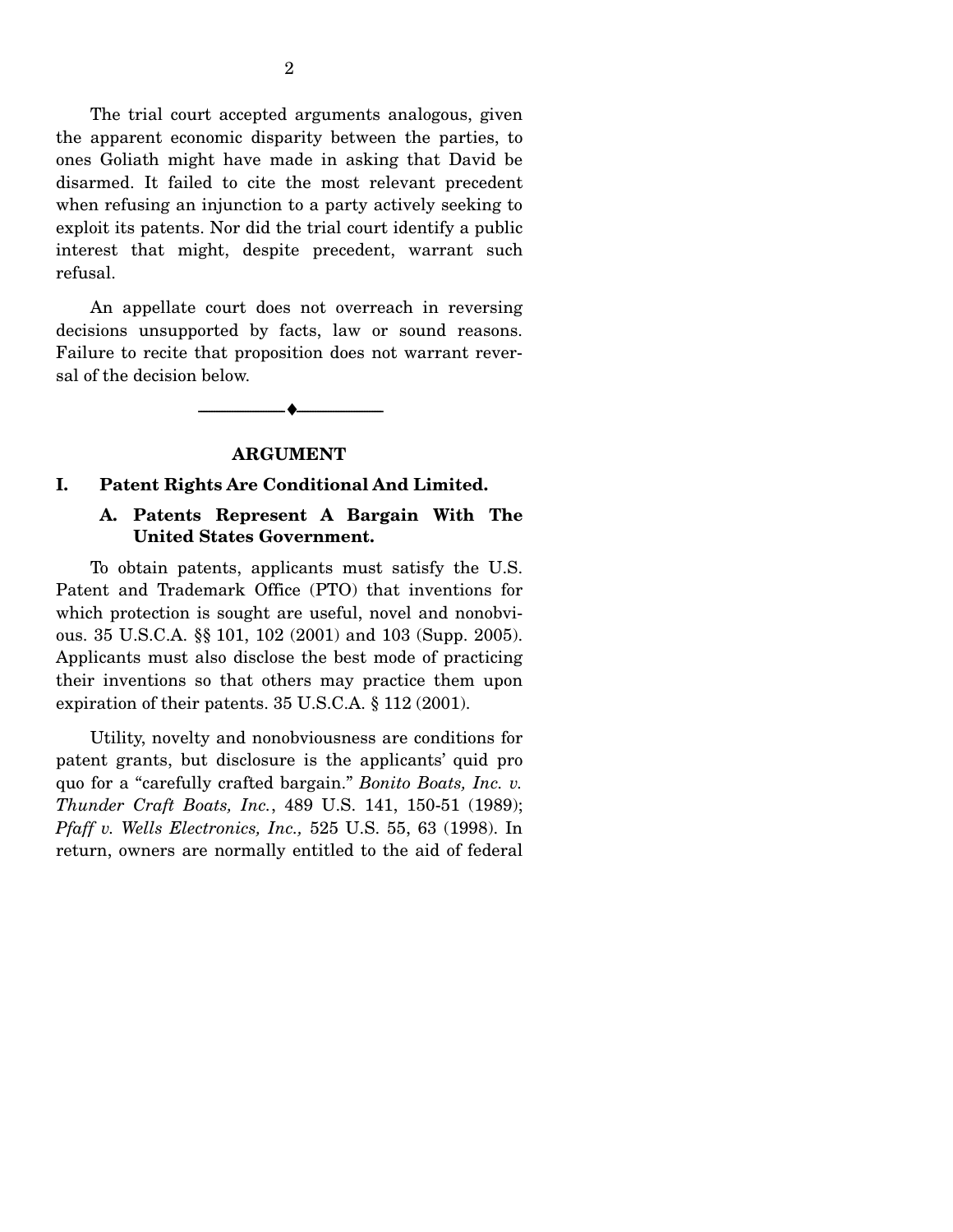courts in excluding others from, e.g., making, using or selling subject matter described in allowed claims. 35 U.S.C.A. §§ 154(a)(1), 271 (2001); 28 U.S.C.A. § 1338 (Supp. 2005).

### **B. Patents Are Subject To Many Legislative And Judicial Limitations.**

First, patent owners are permitted to *do* nothing, *Webber v. Virginia,* 103 U.S. 344, 347-48 (1880), except exclude others from practicing inventions encompassed literally, or, rarely, by equivalence, *Festo Corp. v. Shoketsu Kinzoku Kogyo Kabushiki Co., Ltd.,* 535 U.S. 722, 726 (2002), within the scope of claims negotiated with the PTO.

 Second, patentees are strictly liable for information available when claimed inventions were made. Rights are subject to loss regardless of whether applicants were, or reasonably could have been, expected to know of applicable prior art. 35 U.S.C.A. § 102(a) (includes foreign publications). A priori, applicants unaware of the market for inventions have less incentive to scour the literature for potentially fatal art than infringers subsequently aware of the stakes.

 Third, applicants' lack of candor during PTO examination may render otherwise valid rights unenforceable. *McPherson's Ltd. v. Never Dull, Inc.,* 960 F.2d 156 (Table), 1992 WL 52140 (Fed. Cir. 1992).

 Fourth, patents, when granted, may be subject to statutory compulsory licenses. *See, e.g.,* 42 U.S.C.A. § 7608 (2003) (Clean Air Act) and 35 U.S.C.A. § 203 (Supp. 2005) (federally-funded inventions); *see also,* 35 U.S.C.A. § 209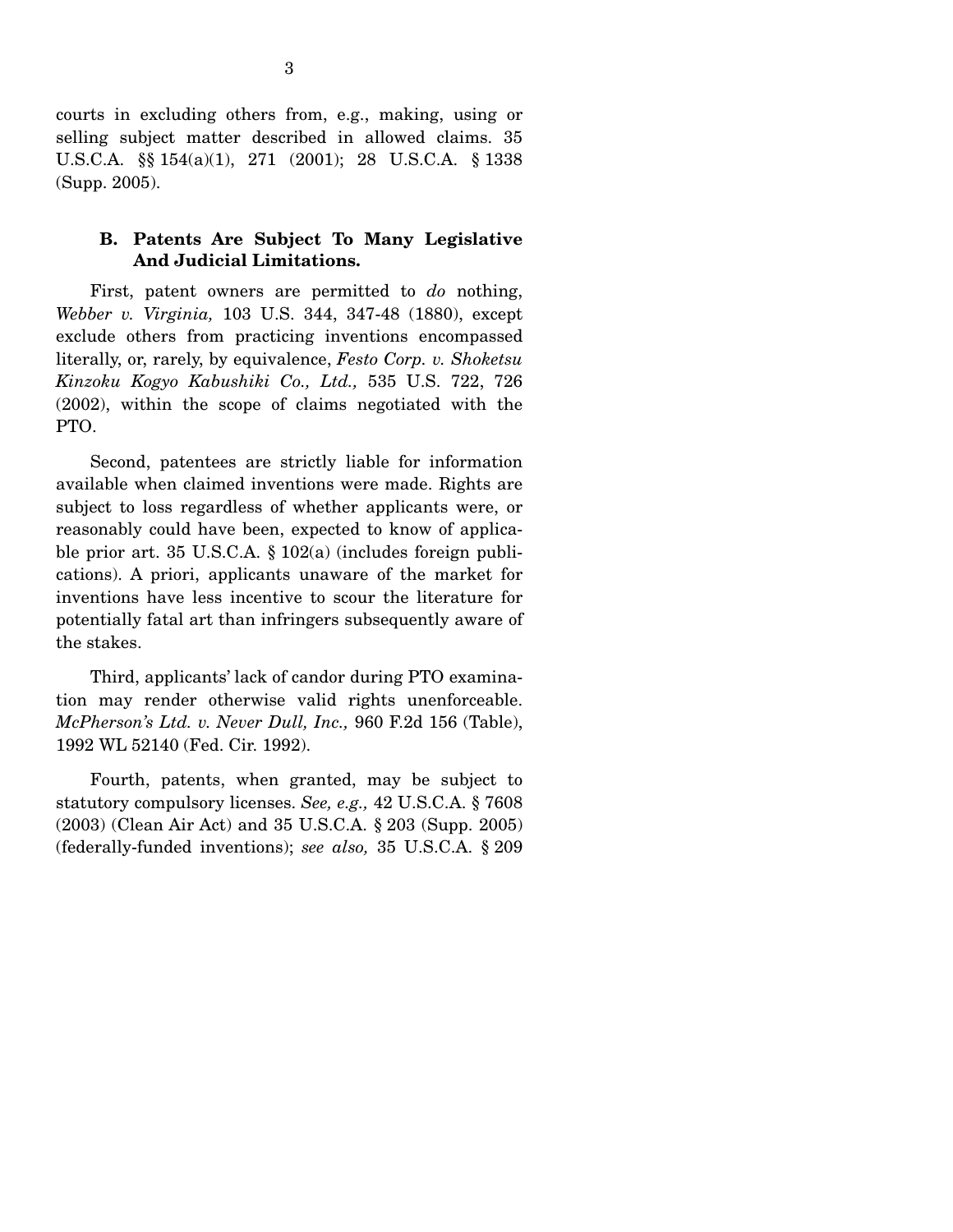(2001 & Supp. 2005) (termination of exclusive license on federally-owned inventions).

 Fifth, patent misuse may result in forfeiture of *all* rights. *Morton Salt Co. v. G. S. Suppiger Co.,* 314 U.S. 488 (1942) (conditioning patent use on purchase of unpatented supplies); *Brulotte v. Thys Co.,* 379 U.S. 29 (1964) (conditioning use on agreement to pay royalties beyond patent term). In apparently less egregious circumstances, patentees may be obligated only to license others. *United States v. Glaxo Group Ltd.,* 410 U.S. 52, 59 (1973) (compulsory licensing is a "well established form[ ] of relief when necessary to an effective remedy, particularly where patents have provided the leverage for or have contributed to the antitrust violation adjudicated.").

 Sixth, patents are subject to *public* inverse condemnation. 28 U.S.C.A. § 1498 (Supp. 2005) (limits relief against the federal government to suits for damages in the U.S. Court of Federal Claims); *see also College Savings Bank v. Florida Prepaid Educational Expense Bd.,* 527 U.S. 627 (1999) (federal suits against states based on the Patent Act are barred by the 11th Amendment).

 Last, patentees have also, if rarely, been subject to private inverse condemnation.2 *City of Milwaukee v. Activated Sludge, Inc.,* 69 F.2d 577, 593 (7th Cir. 1934) (court refused to shut down an infringing city-owned waste treatment plant); *Cf. Boomer v. Atlantic Cement Co.,* 26

<sup>&</sup>lt;sup>2</sup> Vitamin Technologists, Inc. v. Wis. Alumni Research Found., 146 F.2d 941 (9th Cir. 1945) is oft cited for the same proposition, but, at 146 F.2d 946-47, the opinion states: "Since our consideration of the record convinces us that the patents are invalid, we have concluded that equity will best be served by disposing of the case on that ground." Moreover, patentee was faulted for egregious misconduct, 146 F.2d 946.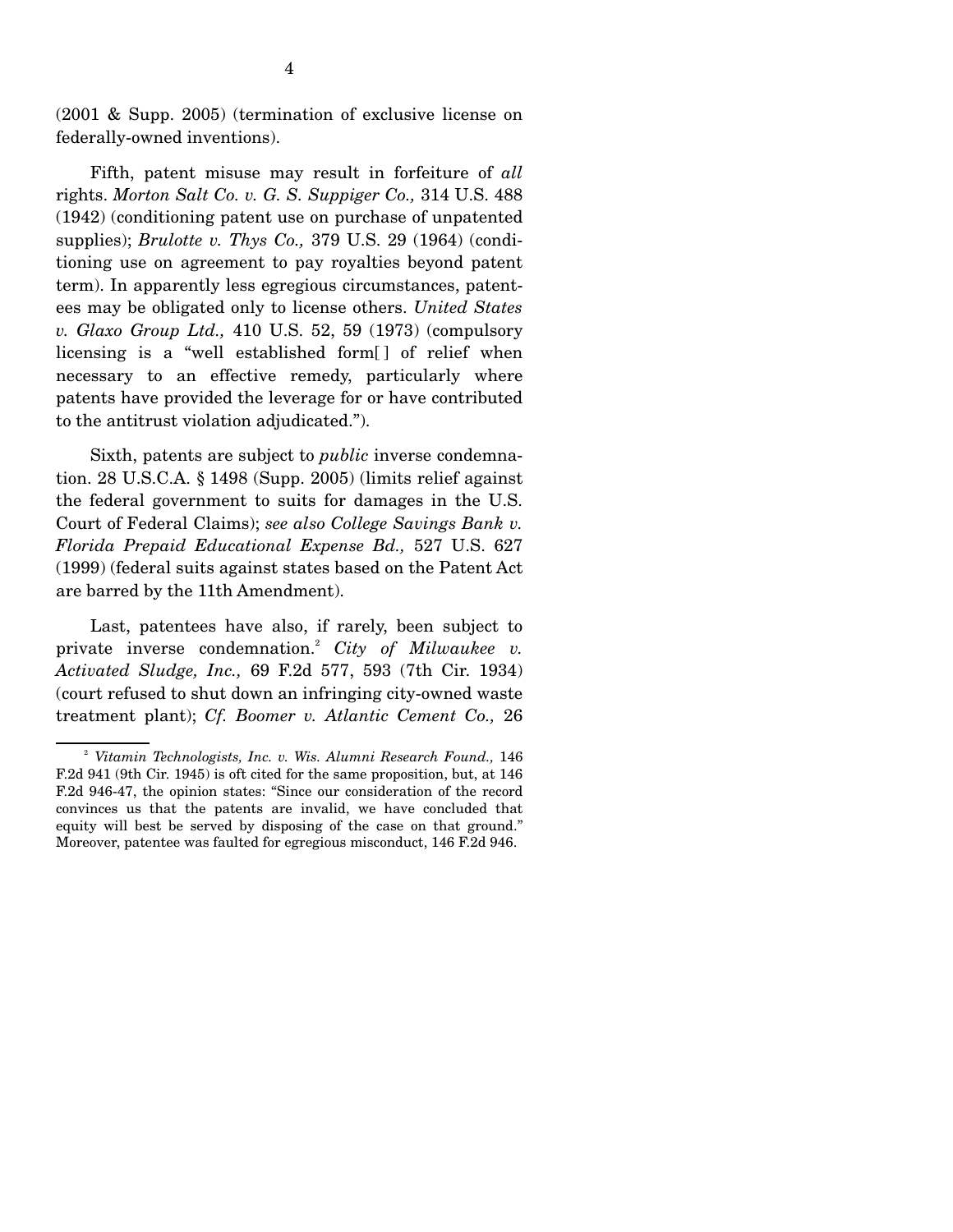N.Y.2d 219, 225 n.\*, 228 (App. Div. 1970) (a \$45 million cement plant employing 300 people was found to be a nuisance, but the court awarded permanent damages, thereby imposing a servitude on plaintiffs' land).

**II. Precedent, Coupled With Evidence Of Legislative And Executive Choices, Counsels Against Ordinarily Obligating Patent Owners To License Other Than Through Arms-Length Bargaining.** 

### **A.** *Paper Bag* **Held That Patent Holders' Obligations To Use Protected Inventions Is Principally For Congress To Determine.**

Defendant, in *Continental Paper Bag Co. v. Eastern Paper Bag Co.,* 210 U.S. 405 (1908), argued that plaintiff 's unexplained nonuse of patented technology warranted denial of an injunction. Before addressing that question however, the Court chose first to consider the rights conferred, 210 U.S. at 423. On that point, the opinion quotes *United States v. American Bell Telephone Co.,* 167 U.S. 249, 250 (1897), where the Court had rejected a similar argument:

Counsel seem to argue that one who has made an invention and thereupon applies for a patent therefor occupies, as it were, the position of a quasi trustee for the public; that he is under a sort of moral obligation to see that the public acquires the right to the free use of that invention as soon as is conveniently possible. We dissent entirely from the thought thus urged. The inventor is one who has discovered something of value. It is his absolute property. He may withhold the knowledge of it from the public, and he may insist upon all the advantages and benefits which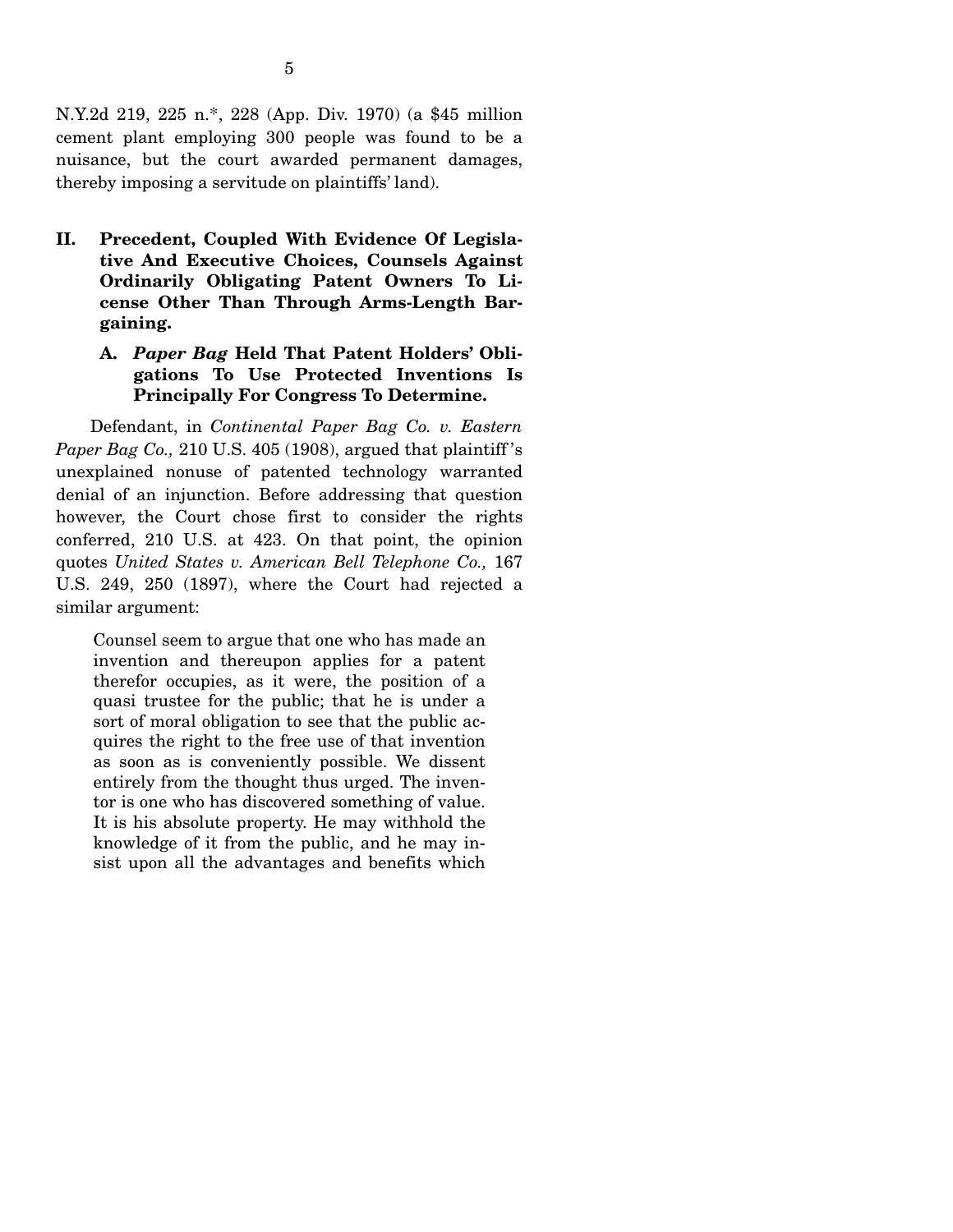the statute promises to him who discloses to the public his invention.

*Paper Bag*, 210 U.S. at 424.

 Although the circuit court had apparently inferred an improper motive from the patentee's nonuse, the Court wrote:

[I]t is certainly disputable that the nonuse was unreasonable. . . . There was no question of a diminished supply of or increase of prices, and can it be said, as a matter of law, that a nonuse was unreasonable which had for its motive the saving of the expense that would have been involved by changing the equipment of a factory from one set of machines to another? And even if the old machines could have been altered, the expense would have been considerable.

*Id.* at 429. The Court thus held:

As to the suggestion that competitors were excluded from the use of the new patent, we answer that such exclusion may be said to have been of the very essence of the right conferred by the patent, as it is the privilege of any owner of property to use or not use it, without question of motive.

### *Id.*

 That decision was largely predicated on deference to evidence of congressional choices. The Court pointed out that Congress had not overlooked patentees' nonuse. It had been aware of hostility toward nonuse abroad and, indeed, had briefly imposed forfeiture for aliens' nonuse. But Congress no longer required use by alien, much less domestic, patentees. Although the opinion ends with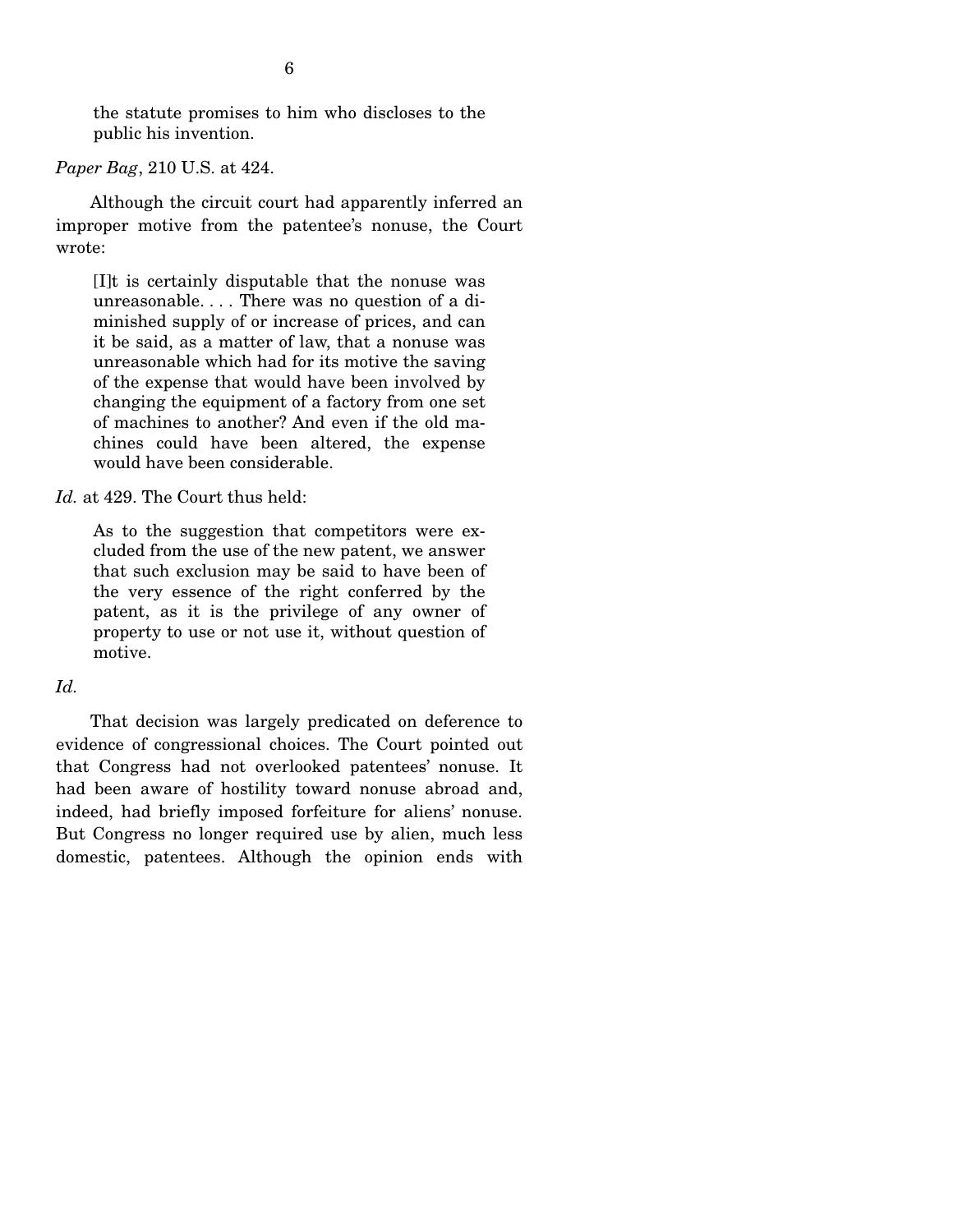recognition that "a court of equity might be justified in withholding relief by injunction," 210 U.S. at 429, it does not elaborate.

### **B.** *Coe* **Confirmed That The Consequences Of Nonuse Are Principally For Congress To Determine.**

In *Special Equipment Co. v. Coe,* 324 U.S. 370 (1945), the court of appeals had upheld a refusal to grant a patent "upon the ground that petitioner did not intend to make or use the invention. . . . " *Id.* at 371. The Court reversed, however, stating: "[T]he court below assumed that such purpose . . . would invalidate the patent because it would be contrary to the constitutional purpose and to the spirit if not the letter of the patent laws. We think both assumptions are unwarranted." *Id.* at 377.

 The Court went on to say: "This Court has consistently held that failure of the patentee to make use of a patented invention does not affect the validity of the patent." *Id.* at 378-79. Once again, it observed: "Congress has frequently been asked to change the policy of the statutes as interpreted by this Court by imposing a forfeiture or providing for compulsory licensing if the patent is not used within a specified time, but has not done so." *Id.* at 379 (notes omitted). Yet, the opinion further states: "The record establishes no intention by petitioner not to use his invention, and no proposed use of it disclosed or suggested by the record affords any basis for withholding the grant of the patent." *Id.* at 380.

 Justice Douglas, joined by two others, urged that the patent legislation interpreted in light of the Constitution supported an obligation to use. *Id.* at 380 (Douglas, J.,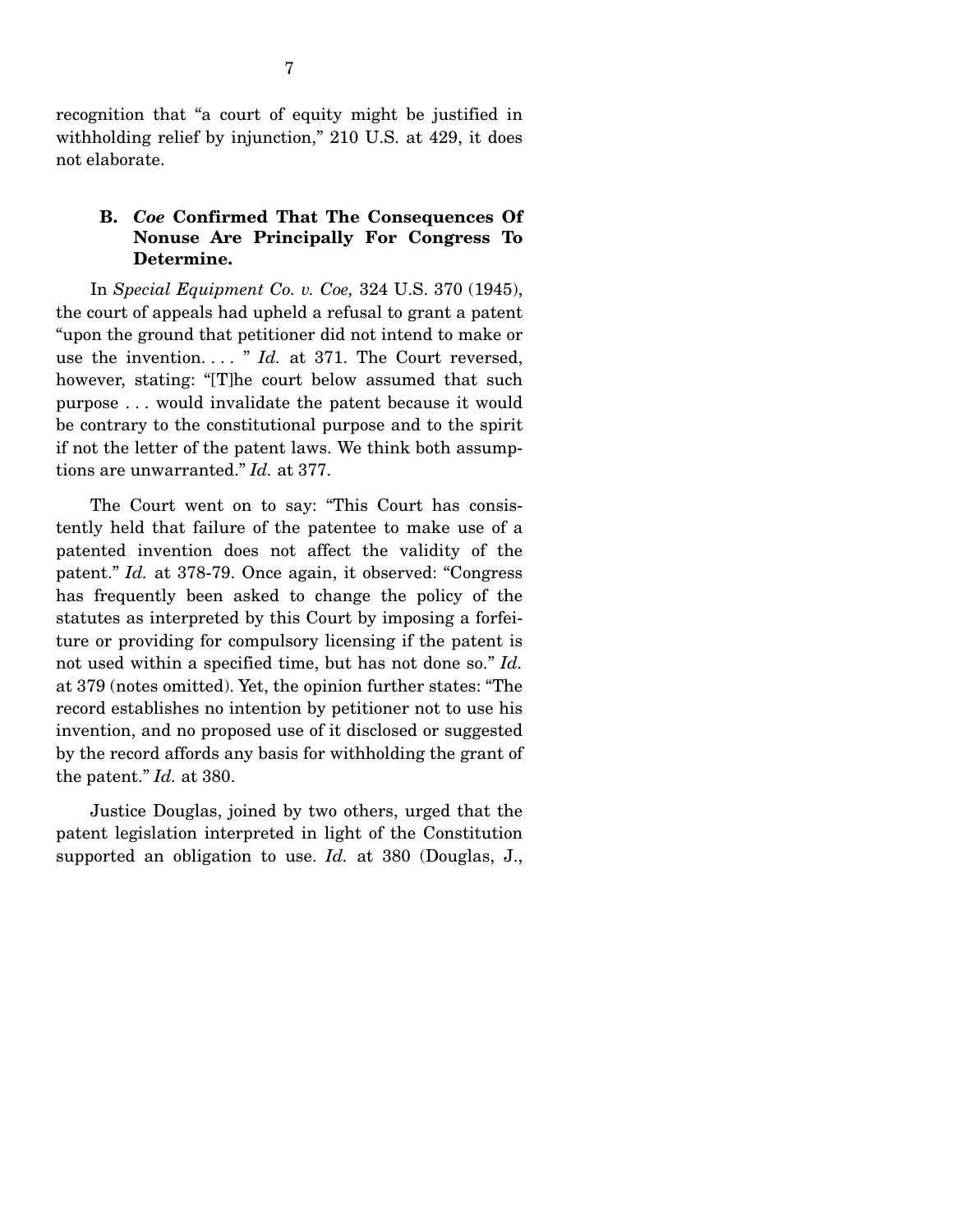dissenting). His opinion cites a 1941 report for the proposition that nonuse and related "maneuvers retard, rather than promote, the progress of the useful arts." *Id.* at 382. He went on to consider "an invention or discovery which unlocks the doors of science and reveals the secrets of a dread disease. Is it possible that a patentee could be permitted to suppress that invention for seventeen years (the term of the letters patent) and withhold from humanity the benefits of the cure?" *Id.* at 383. As addressed above, however, that hypothetical outcome is not only unlikely, $3$  but also has no bearing on the present case.<sup>4</sup>

### **C.** *Dawson* **Confirmed That Circumstances Warranting Compulsory Licenses Are Principally For Congress To Determine.**

Whereas *Coe* considered nonuse but not compulsory licensing, *Dawson Chemical Co. v. Rohm and Haas Co.,* 448 U.S. 176 (1980), considered the converse situation. Rohm and Haas was indeed using its patent – one that claimed the sole known use of an unclaimed product. Because the doctrine of contributory infringement reflected in 35 U.S.C. § 271(c) precluded Dawson from using an unpatented product, it argued that a license should be compelled. The Court disagreed. Once again reflecting deference to Congress, the opinion states: "Compulsory

<sup>3</sup> *See supra* note 2.

<sup>4</sup> Justice Rutledge, however, maintained that the record did not support a need to address "the interesting and important questions debated by the Court's opinion and my dissenting brethren." *Coe*, 324 U.S. at 384 (Rutledge, J., dissenting). The rejected claims might well have encompassed terrain captured within the doctrine of equivalents, but he would have affirmed the administrative conclusion that the proffered claims were not literally supported by the specification.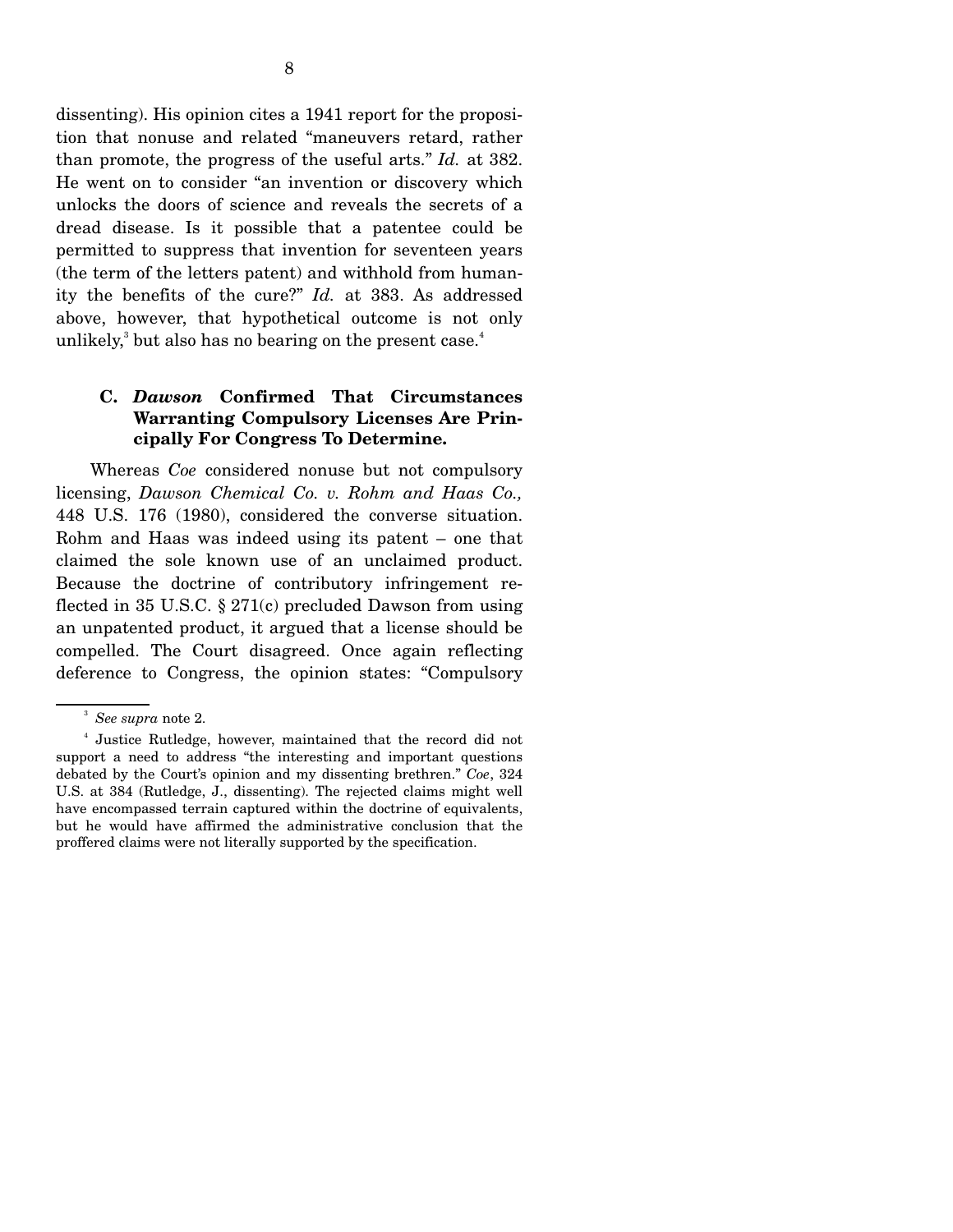licensing is a rarity in our patent system, and we decline to manufacture such a requirement," *id.* at 215.

 Most significantly in the context of the present dispute, note 21, appended to the just-quoted language, states: "Compulsory licensing of patents often has been proposed, but it has never been enacted on a broad scale. Although compulsory licensing provisions were considered for possible incorporation into the 1952 revision of the patent laws, they were dropped before the final bill was circulated." *Id.*, n.21.

### **D. Reluctant To Deter Innovation, The Executive Branch Is Unwilling To Circumvent Patents Despite Short-Term Need And Unambiguous Authority.**

 Nonuse is akin to suboptimal use of patents. In 2001, following the anthrax scare, the Bush Administration threatened to compromise exclusivity for the drug Cipro when it appeared more would be needed than Bayer could produce.<sup>5</sup> Threats apparently were adequate to address public health concerns, but they generated unintended consequences insofar as other countries had been previously lobbied to reduce or eliminate compulsory licensing.<sup>6</sup> Perhaps as a result, the Bush Administration is now

<sup>5</sup> *See, e.g.,* Erika Mullenbach, *The Influence of Disease on the Evolution of U.S. Patent Law and Policy Towards Foreign Patent Laws in the Late Twentieth to Early Twenty-First Century,* 7 TUL. J. TECH. & INTELL. PROP. 227, 239-41 (2005).

 $6$  *Id.* at 232.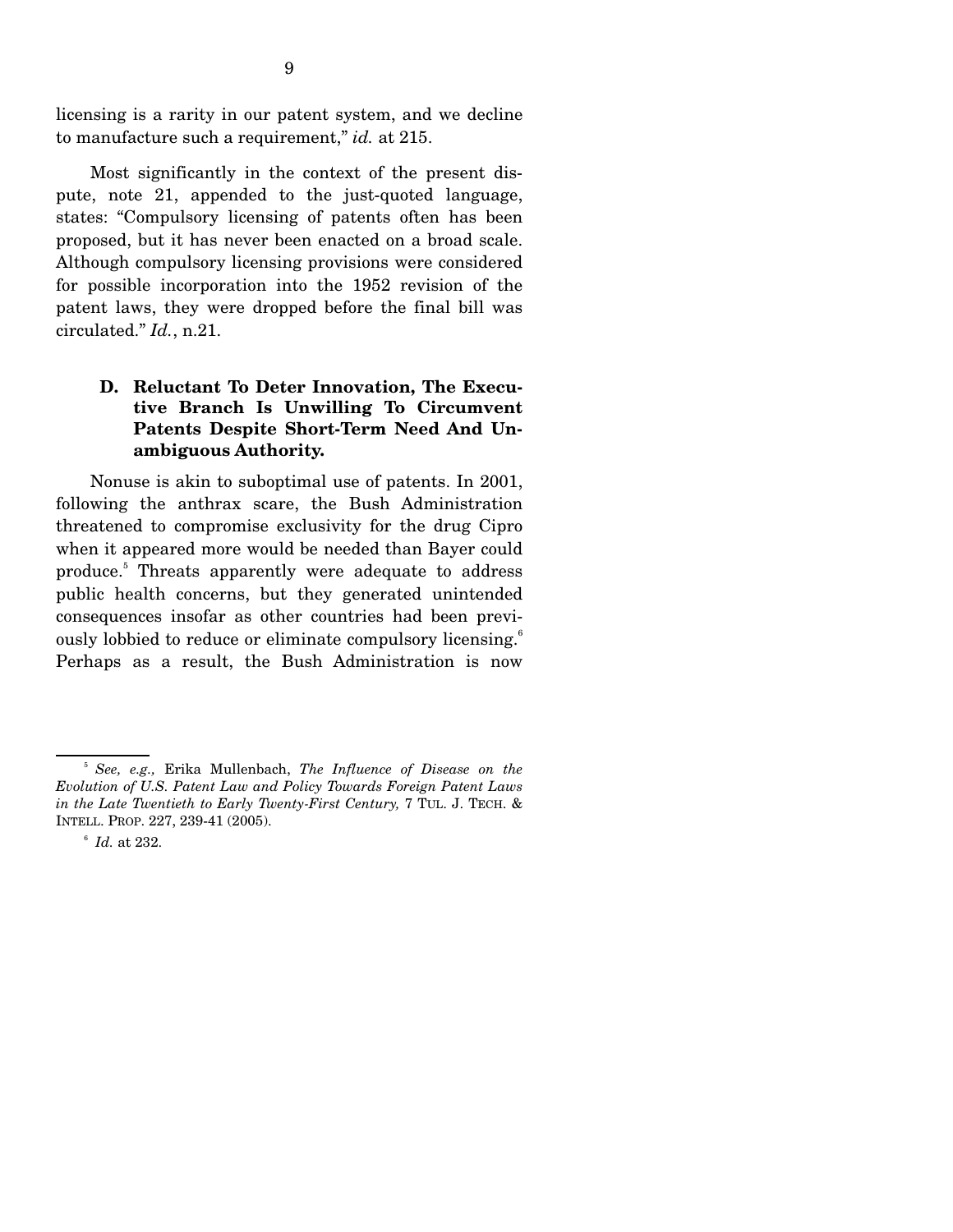apparently reluctant, despite considerable pressure, to compel Roche to license Tamiflu.<sup>7</sup>

 The reason, of course, is that the Administration is subject to even more counter pressure. One might think that firms holding exclusive rights, if assured of a reasonable return on investment, would be little affected by having others help meet public needs, but that is not true. The reasons are complex and go well beyond the objections expressed by the petitioners (and the dissenters) in *Kelo v. City of New London, Connecticut,* 125 S.Ct. 2655 (2005).

 For example, in *Fromson v. Western Litho Plate and Supply Co.,* 853 F.2d 1568, 1574 (Fed. Cir. 1988), Judge Markey wrote: "Determining a fair and reasonable royalty is often . . . a difficult judicial chore, seeming often to involve more the talents of a conjurer than those of a judge." Risk of error is unavoidable for prior infringement, but injunctions eliminate it for future infringement.

 Thus, the Federal Trade Commission, in *To Promote Innovation: The Proper Balance of Competition and Patent Law and Policy* (2003), recently noted, e.g., Ch. 2 at 32 and Ch. 3 at 38, concern about non-practicing entities. The FTC did not recommend a solution and certainly did not recommend that all non-practicing patentees be limited to only legal remedies, much less regardless of pursuit of arms-length licenses. Had it done so, however, surely its recommendation would have been addressed to Congress, not the courts.

<sup>7</sup> *See, e.g., House Democrats Press for Compulsory Licensing Authority,* FDA WEEK, Nov. 11, 2005, 2005 WLNR 18263219.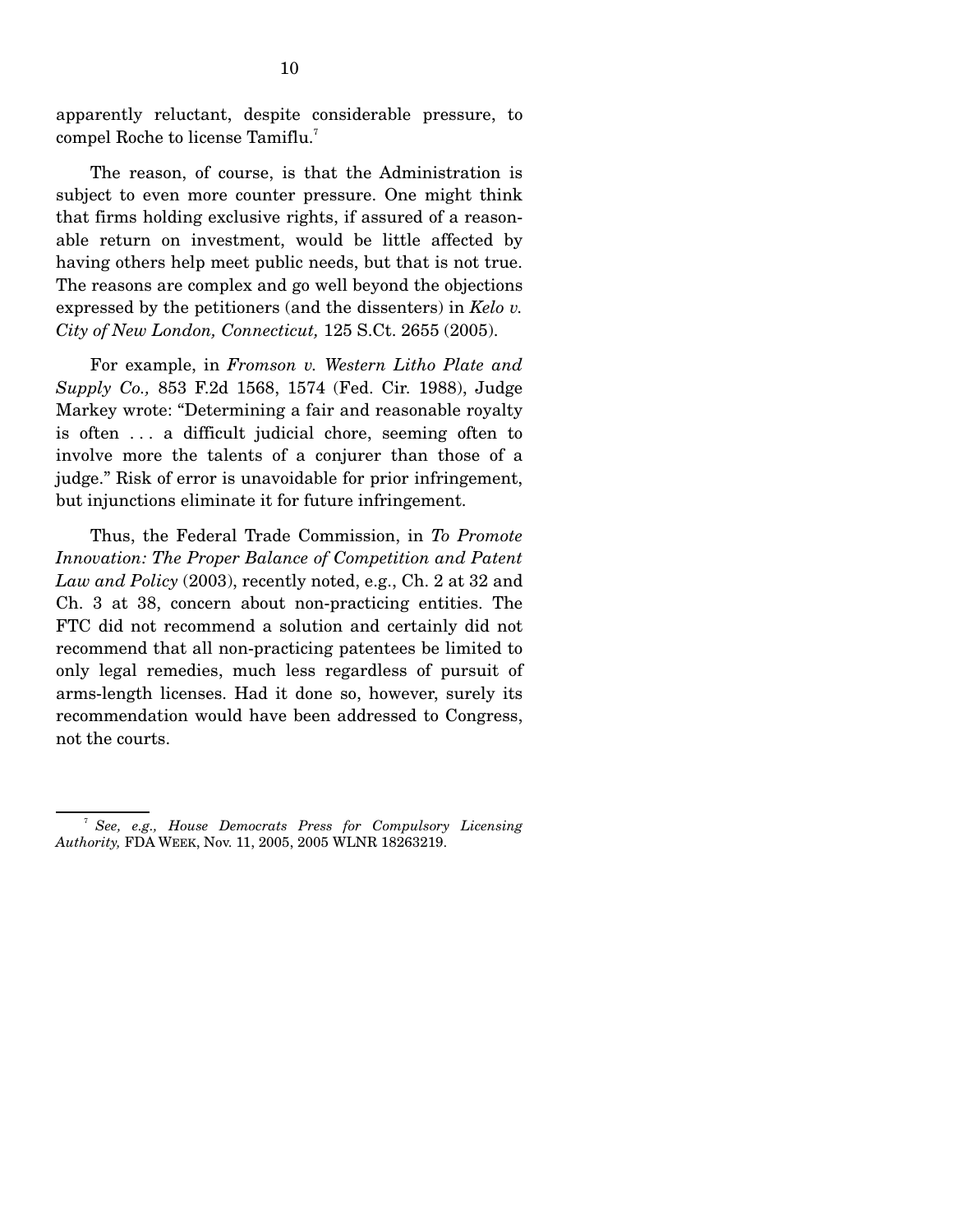### **III. The Decision Below Properly Rejected The District Court's Reasons For Denying Equitable Relief To MercExchange.**

### **A. The District Court Did Not Apply Proper Precedent.**

In *MercExchange, L.L.C. v. eBay Inc.,* 275 F.Supp.2d 695 (E.D. Va. 2003), a jury returned a verdict finding defendants liable for \$35 million for willfully infringing MercExchange's patents. *Id.* at 698. After referring to the court's authority to issue injunctions under 35 U.S.C. § 283, the court states: "[T]he grant of injunctive relief against the infringer is considered the norm; however, the decision to grant or deny injunctive relief remains within the discretion of the trial judge." *Id.* at 711. It also notes the four factors that have traditionally informed courts' discretion before explaining their applicability in this case. *Id.*

 Yet, in ultimately refusing injunctive relief, that court failed to cite, much less distinguish, *Paper Bag.* Its failure is remarkable because, in explaining why plaintiff is not irreparably harmed, the opinion stresses that "plaintiff does not practice its inventions and exists merely to license its patented technology to others." *Id.* at 712.

 Rather, the trial court relied heavily on *Foster v. American Machine & Foundry Co.,* 492 F.2d 1317 (2d Cir. 1974) in limiting MercExchange to its legal remedy. *eBay*, 275 F.Supp.2d at 713. *Foster,* too, failed to cite *Paper Bag* in concluding: "To grant [the patentee] a compulsory royalty is to give him half a loaf. In the circumstance of his utter failure to exploit the patent on his own, that seems fair." *Foster*, 492 F.2d at 1324. That is difficult to fathom when that language squarely addresses the central issue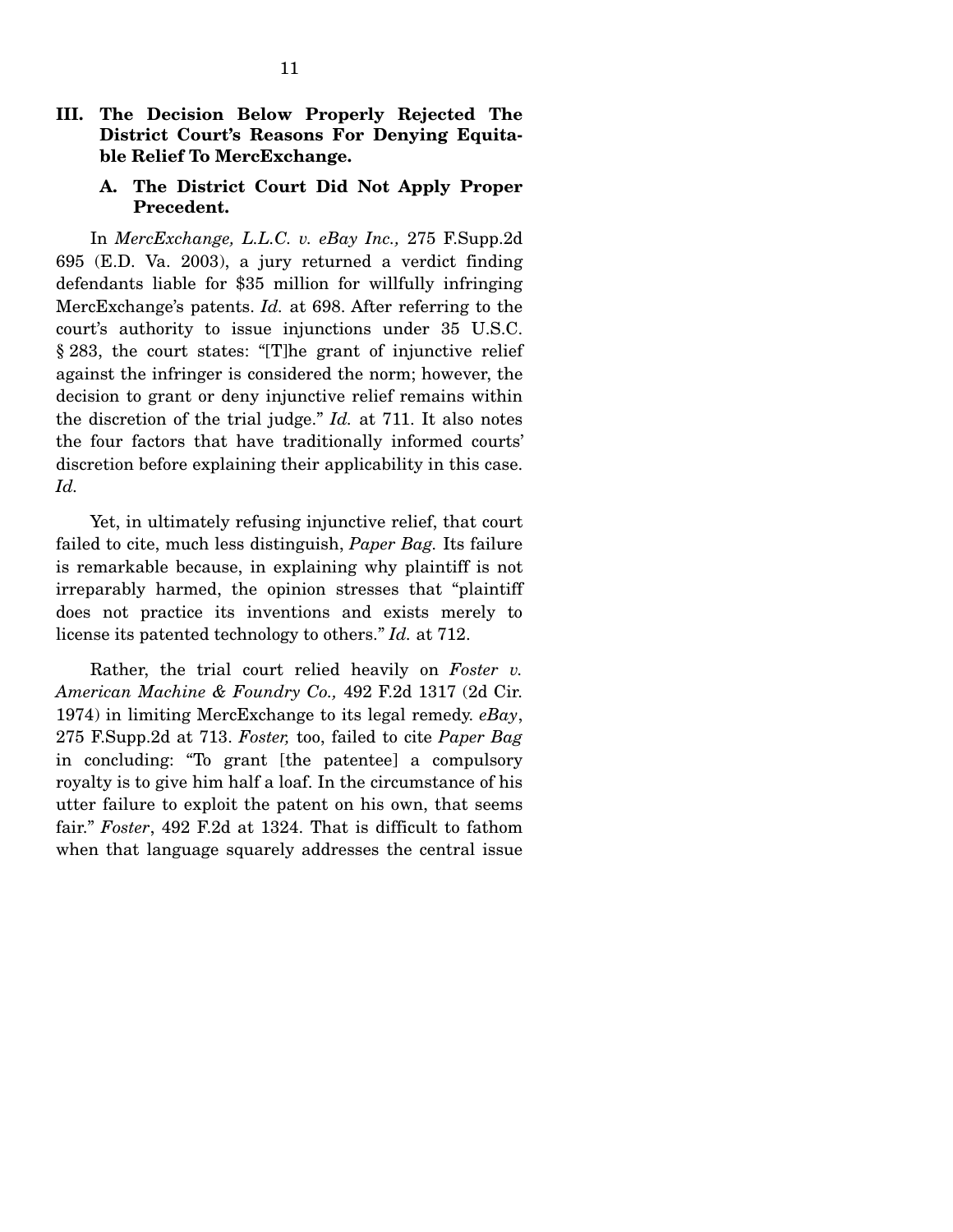in *Paper Bag.* In any event, it is starkly at odds with the holding of the most relevant precedent.

 The district court also relied principally on *Foster* with regard to the balance of hardships when it wrote: "Any harm suffered by the plaintiff, by the defendants' infringement of the patents, can be recovered by way of damages." *eBay*, 275 F.Supp.2d at 714. Thus, three of the factors relevant to equitable relief seem ultimately to have collapsed into one.

 With regard to public interest, the fourth factor, the district court did not suggest that MercExchange had misused its patents or that its right to injunctive relief was otherwise compromised by anything discussed above.<sup>8</sup> Nor does its opinion suggest that MercExchange should be subject to the functional equivalent of private inverse condemnation to reduce or avoid serious public health risks.

 On the contrary, the court concluded: "[T]he public interest factor equally supports granting an injunction to protect the plaintiff 's patent rights, and denying an injunction to protect the public's interest in using a patented business-method that the patent holder declines to practice." *Id.* at 714. Its explanation credits the importance of injunctions in encouraging activities supported by patent grants but again relies on patentee's nonuse. Moreover, with no credible support, that explanation suggests that owners of so-far unlicensed business-method patents would never be entitled to injunctions. *Id.* at 713.

<sup>8</sup> *Supra* Part I.B.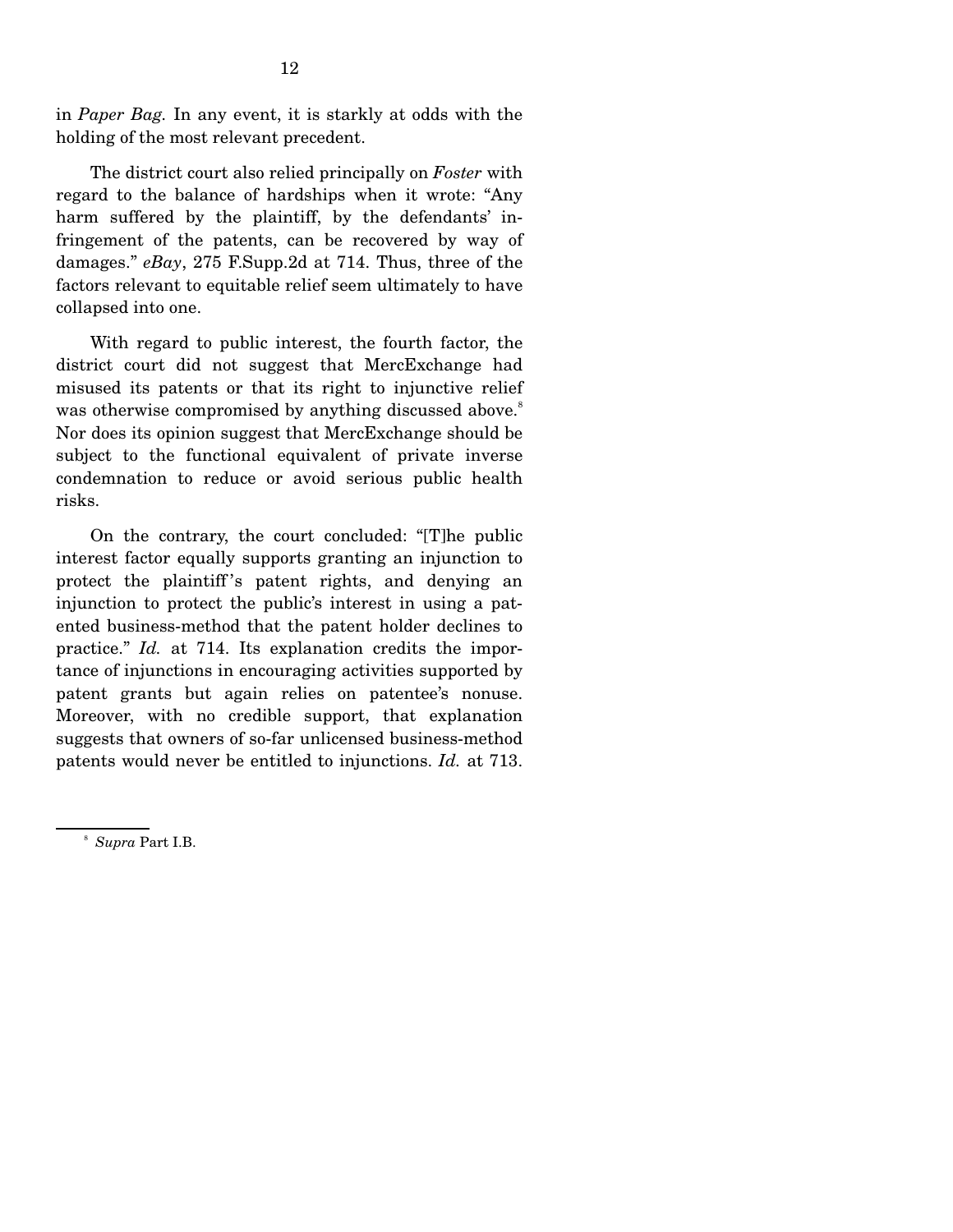That qualifies more as a legislative judgment than as an ad hoc exercise of equitable discretion.

### **B. The Decision Below Applied The Correct Standard Of Review For Injunctions Despite Failure To Recite It Explicitly.**

 In *Citizens to Preserve Overton Park, Inc. v. Volpe,* 401 U.S. 402, 416 (1971), the Court held that the standard of review for abuse of discretion is narrow, but that decisions, to be upheld, must be based on a consideration of relevant factors and not evidence a clear error of judgment. Many decisions show that the Federal Circuit applies this standard correctly.

 Thus, *Hybritech, Inc. v. Abbott Laboratories,* 849 F.2d 1446, 1458 (Fed. Cir. 1988), upheld denial, on public interest grounds, of a preliminary patent injunction against potentially infringing hepatitis and cancer test kits. Likewise, *High Tech Medical Instrumentation, Inc. v. New Image Industries, Inc.,* 49 F.3d 1551, 1556 (Fed. Cir. 1995), upheld denial of a preliminary patent injunction based on, for example, delay and weak evidence of likely success on the merits, particularly absent evidence of harm pendente lite. Most recently, the court, in *Fuji Photo Film Co., Ltd. v. Jazz Photo Corp.,* 394 F.3d 1368, 1380 (Fed. Cir. 2005), upheld denial of a permanent patent injunction subsumed by relief already provided in a related proceeding before the International Trade Commission.<sup>9</sup>

<sup>9</sup> *Jazz Photo Corp. v. U.S*., 353 F.Supp.2d 1327 (Ct. Int'l Trade 2004); *see also Jazz Photo Corp. v. Int'l Trade Comm'n*, 264 F.3d 1094, (Continued on following page)